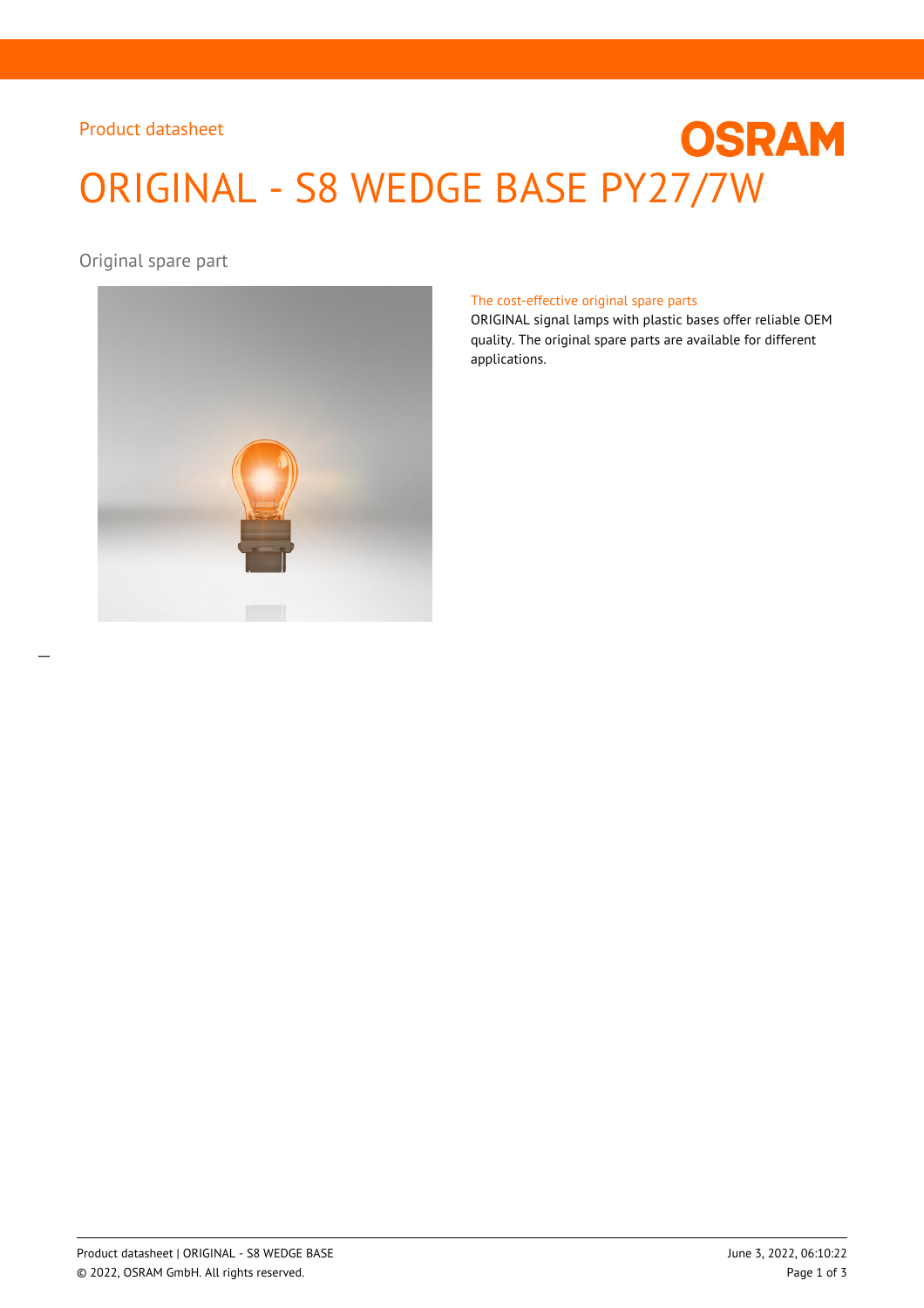# Product datasheet

#### Technical data

## **Product information**

| Order reference                             | 3757AK         |
|---------------------------------------------|----------------|
| Application (Category and Product specific) | Auxiliary lamp |

## **Electrical data**

| Nominal voltage | 12.0 V |
|-----------------|--------|
| Nominal wattage | 27/7 W |
| Test voltage    | 13.5 V |

## **Dimensions & weight**



| <b>Diameter</b>       | $26.5$ mm |
|-----------------------|-----------|
| <b>Product weight</b> | 7.26q     |
| Length                | 53.3 mm   |

#### **Lifespan**

| Lifespan B3 | 460h   |
|-------------|--------|
| Lifespan Tc | 1100 h |

#### **Capabilities**

| .<br>л.<br>∧שר<br>. |
|---------------------|
|                     |
|                     |

1) Auxiliary signal lamp

#### **Certificates & standards**

| <b>ECE category</b> | 7/7W<br>DV <sub>2</sub><br>$\cdot$ $\sim$ |
|---------------------|-------------------------------------------|
|                     |                                           |

## **Country specific categorizations**

| Order reference | ____<br><b>AIN</b> |
|-----------------|--------------------|
|                 |                    |